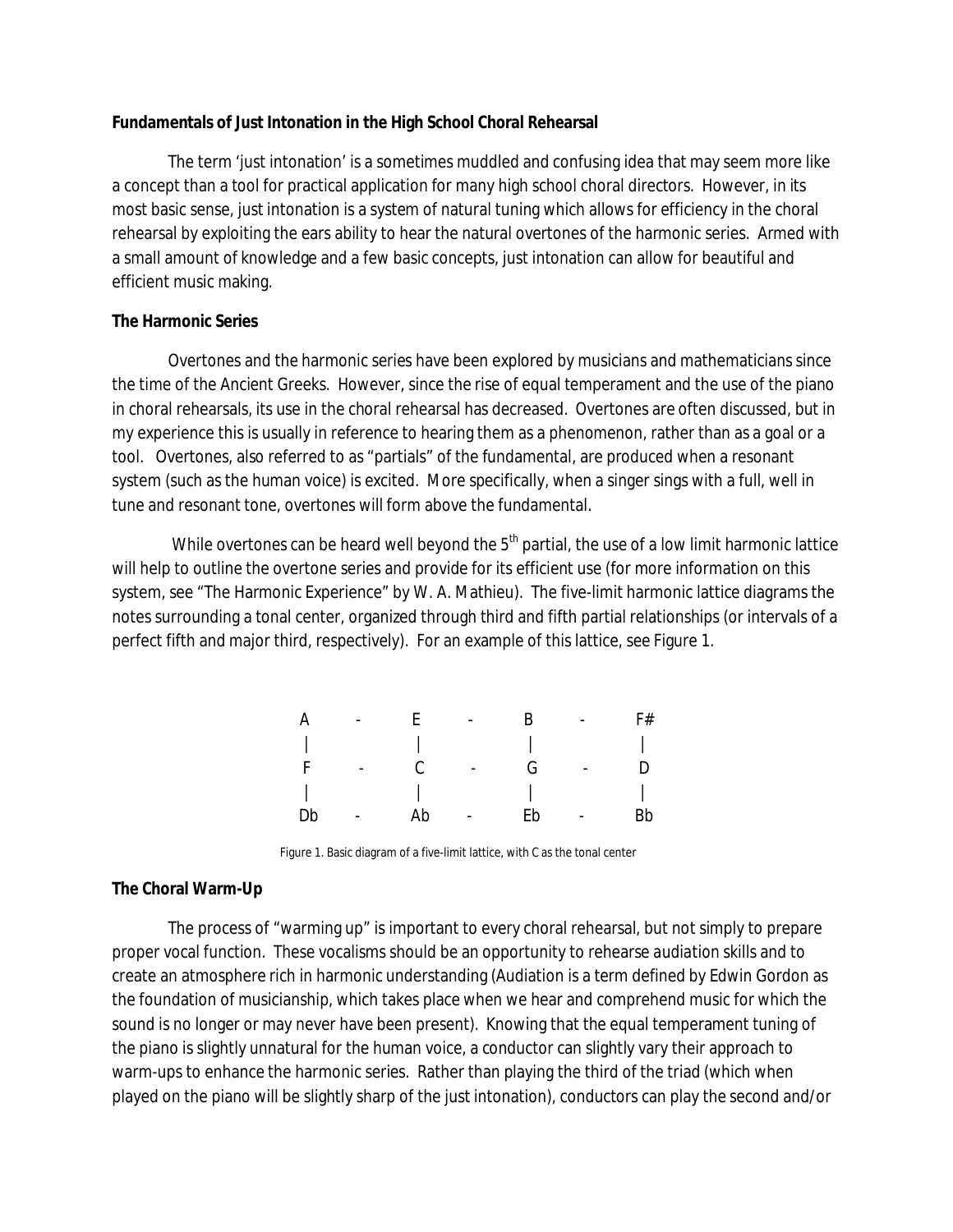fourth scale degrees. These notes each share  $3<sup>rd</sup>$  partial relationships to the tonal center, meaning – as you can see in figure one – when approached in harmonic order, they will all be in relationships of a perfect fifth. Because 3<sup>rd</sup> partials are the lowest harmonic audible to the ear, besides the octave, these relationships are the easiest to hear.

# **Using Modes**

While most young choirs utilize scales (or at least scalar material) as a part of their warm-up process, the use of the Church modes is far less typically found. Teaching these modes and implementing usage in rehearsal can enhance a choir's knowledge of harmony and intonation. Teaching the modes in order from the bright to dark (Lydian, Ionian, Mixolydian, Dorian, Aeolian, Phrygian) will encompass all the notes of the chromatic scale, and provide an avenue for expressing tone colors present in different harmonic structures. Coupled with Curwen hand signs, which provide a method to reach your kinesthetic learners, use of the modes will provide a rich harmonic palate from which your singers can draw.

# **Singing Against a Drone**

Many conductors would suggest that when singing music that is a cappella, perhaps the piano should be removed from the rehearsal. Knowing that the piano is not justly tuned, playing parts on the piano will result in tuning that is not exactly in line with the harmonic series. However, because the relationship of a fifth is relatively close to just intonation on a piano, it is possible to enhance intonation of a cappella music by the playing of a drone. This does require careful score study on the part of the conductor to determine the tonal center of a song, section, or phrase. However, once this tonal center has been established, a choir can use a drone to tune chords to this tonal center, rather than simply tuning to the other notes in the chord. For example, if phrase is centered around C, not every chord in the phrase will include a C. An e minor triad would be a common chord in the key of C. If you are playing a drone of an open fifth  $(C - G)$  while the choir sings an e minor chord, the choir will be able to tune to the tonal center rather than just to the notes of the given chord. This allows for a more just relationship of tuning. When this is practiced in rehearsal, choirs can audiate this drone during rehearsal or performance when the drone has been removed.

In much the same way that this drone would be used in warm-ups, we can use it in singing a full a cappella choral piece (or at least any section of the piece which retains a consistent tonal center). The ability to reference to this chord can enhance a choir's ability to tune. Further, the same concept can be found in accompanied choral music if the music is carefully selected. If you want to select accompanied music that will most readily allow you to continue to reinforce just intonation, consider the following: (A) avoid accompaniments that double the vocal lines, and (B) accompaniments that feature pedal tones or drone like features will function in much the same way that playing a drone will for a cappella music.

## **Stacking Chords**

In a youth choir setting, it is unreasonable to assume that each of your singers will understand the theory behind the overtone series when they enter your first rehearsal. They may not even know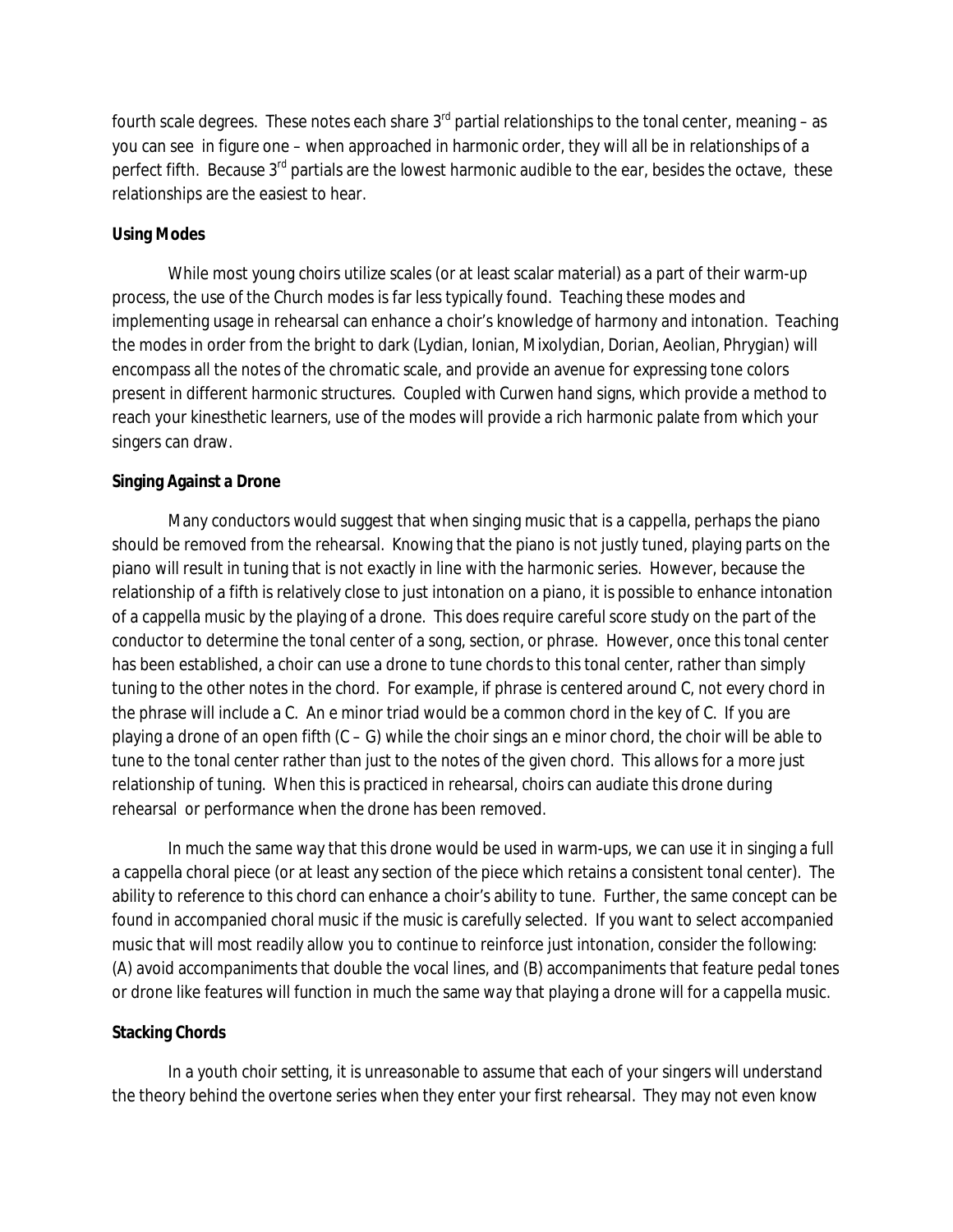enough music theory to understand the structure of chord or triad. However, this does not prevent you from using this knowledge to your advantage. Simply by building your chords in *harmonic order* will allow you to exploit the natural efficiency of the overtone series.

Using the harmonic lattice and the pitches of a different chord, chords are built from the pitch furthest to the bottom left of the lattice. This is because every pitch to the right, or above that pitch is an overtone which is a part of the natural harmonic series inherent in that tone (while notes to the left, or below are considered to be under-tonal in nature). As such, assuming the choir can produce a tone well in tune, the overtones will be naturally present in the production of a given pitch. Let us assume that a choir is singing a chord with the given pitches:



Figure 1. Basic diagram of a five-limit lattice, with C as the tonal center

Rather than building this chord in score order (from bass to soprano) the chord should be sung by the choir in harmonic order, that is,  $F - C - G - D - E$ . When there are multiple parts singing the same pitch, the first pitch sung should always be in the lowest octave available. The idea is that when the F is sung, the C will be present in the air and audible to the ear as an over-tonal third partial. By listening for this pitch, the choir can find a pitch to sing that is much more truly in tune than the pitch as it would be played on the piano. As each part enters, it is important for the singers to listen to the part that was sung before it and to tune to that pitch (thus as the tenor one part prepares to sing a D, they will be singing a fifth above a G rather than a whole step above a C). I should quickly clarify that this practice is meant to be for the process of tuning the chord, and that this does not imply any changes to the chord itself or to the way it would be sung in performance. This practice simply allows for the choir to hear the chord in a different way which reinforces the natural tuning of the harmonic series.

**The Overall Effect**